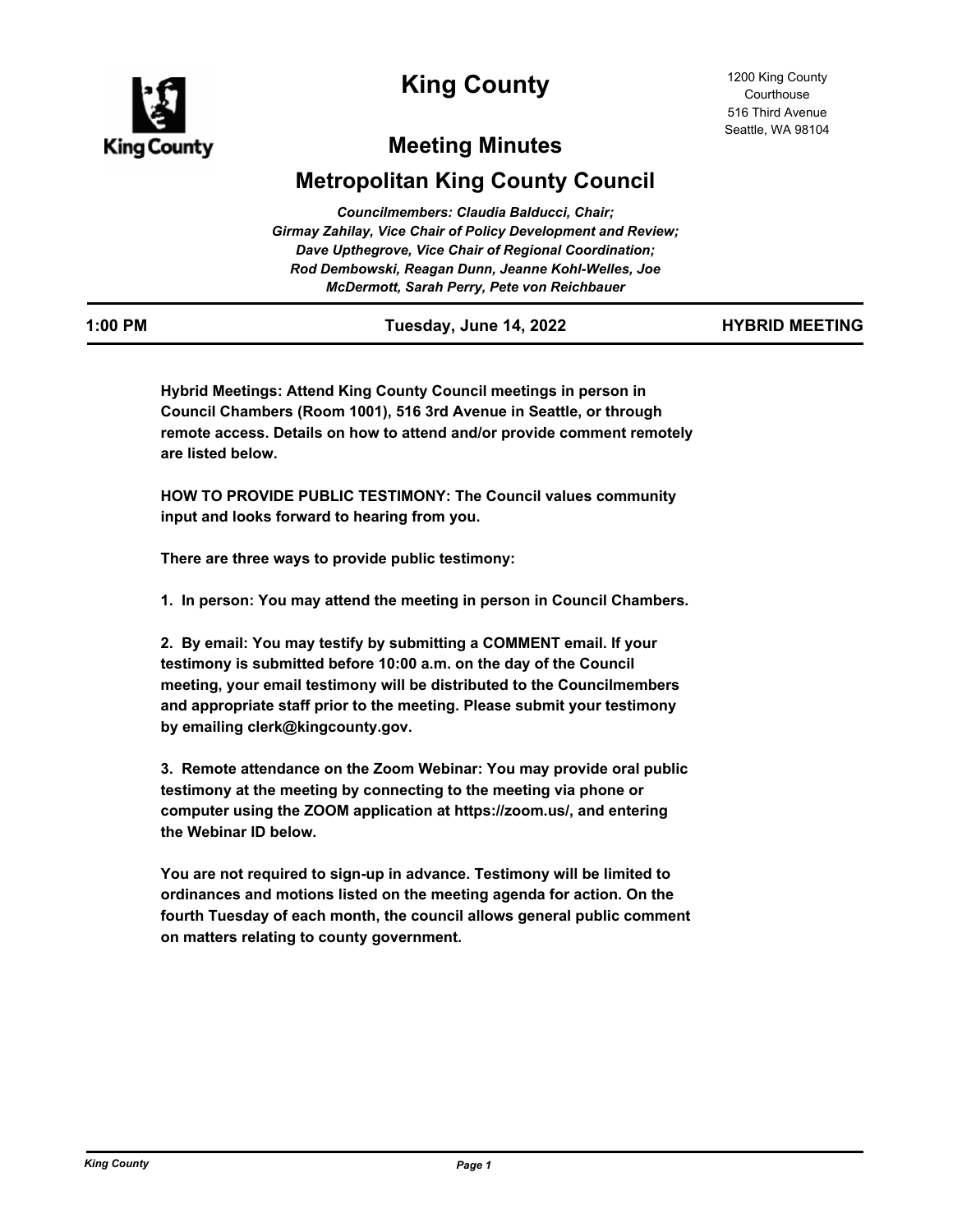**CONNECTING TO THE WEBINAR Webinar ID: 830 3407 1240**

**If you do not have access to the ZOOM application, you can connect to the meeting by calling 1-253-215-8782 and using the Webinar ID. Connecting in this manner, however, may impact your ability to be unmuted to speak.**

**You have the right to language access services at no cost to you. To request these services, please contact our Language Access Coordinator, Leslie Monteiro at 206-848-0355, or leslie.monteiro@kingcounty.gov by 10:00 a.m. the day prior to the meeting.**

**If you do not wish to be called upon for public comment during the meeting, please help us manage the callers and use one of the options below (Live Streaming or King County TV Channel 22).**

**HOW TO LISTEN TO THE MEETING: There are several ways to listen to the meeting if you don't wish to provide public testimony:**

**1. Stream online via this link: https://livestream.com/accounts/15175343/events/4485487, or input the link web address into your web browser.**

**2. Watch King County TV Channel 22 (Comcast Channel 22 and 322(HD), Wave Broadband Channel 22)**

**3. Listen to the meeting by telephone – See "Connecting to the Webinar" above.**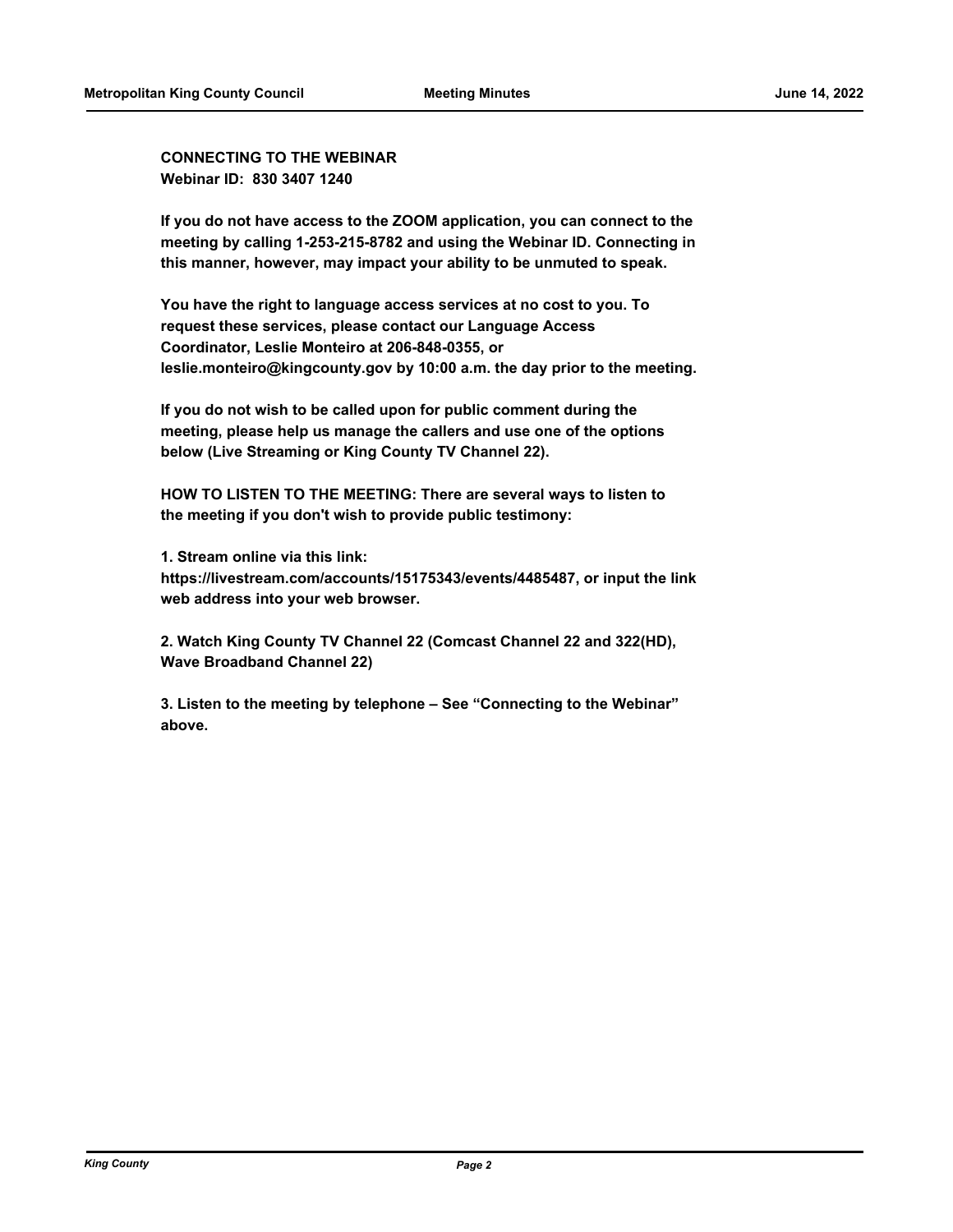### **1. Call to Order**

*The meeting was called to order at 1:01 p.m.*

### **2. Roll Call**

Present: 9 - Balducci, Dembowski, Dunn, Kohl-Welles, Perry, McDermott, Upthegrove, von Reichbauer and Zahilay

## **3. Flag Salute and Pledge of Allegiance**

*Councilmember Kohl-Welles led the flag salute and Pledge of Allegiance.*

### **4. Approval of Minutes of June 7, 2022**

*Councilmember Kohl-Welles moved to approve the minutes of the June 7, 2022, meeting as presented. Seeing no objection, the Chair so ordered.*

## **5. Additions to the Council Agenda**

*There were no additions.*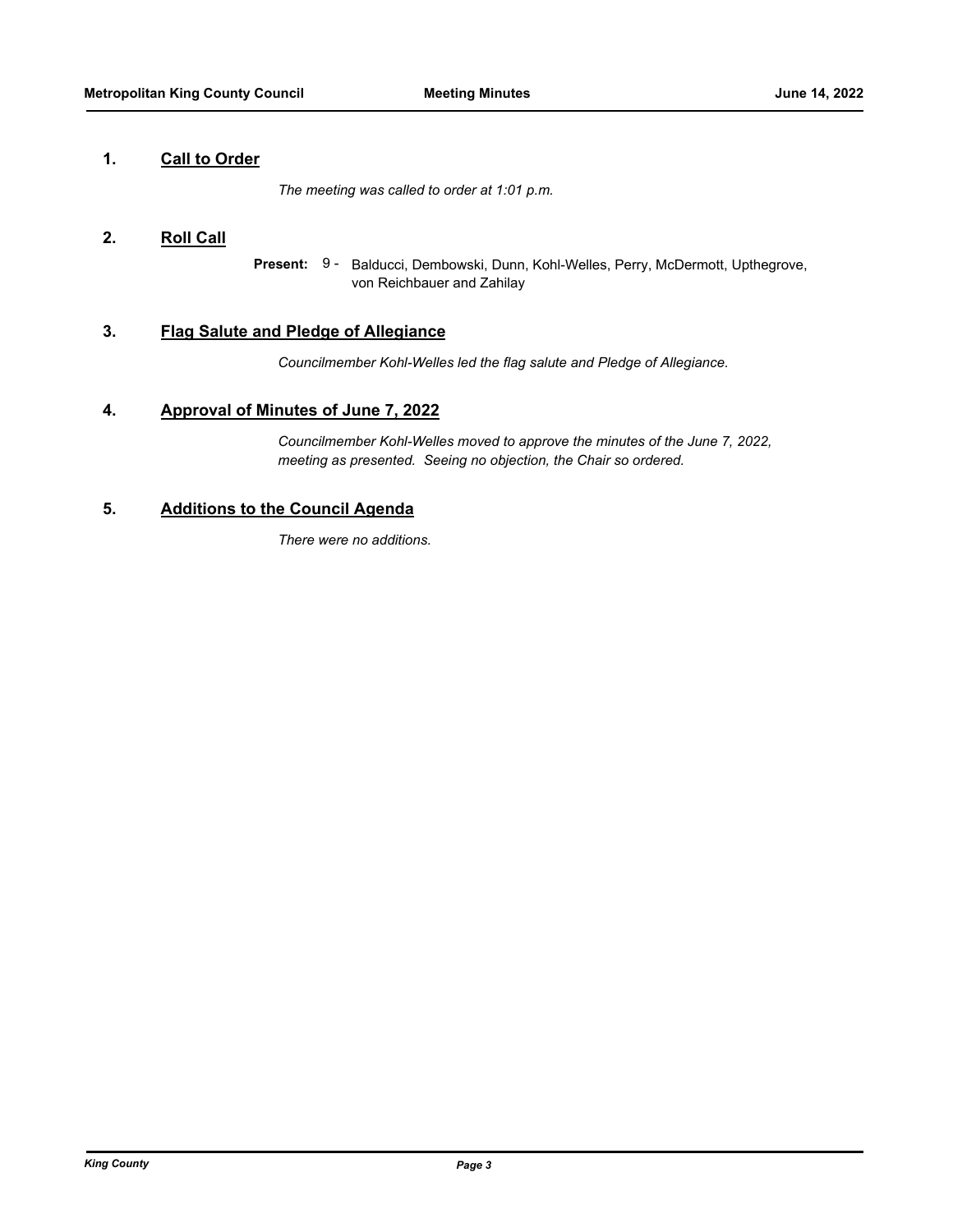### **6. Special Item**

### **Martin Luther King Service Awards**

*Councilmember von Reichbauer made remarks and presented the Medal of Distinguished Service Award to John Daniels, Jr. John Daniels, Jr. made remarks and thanked the Council.*

*Councilmember Dunn made remarks and presented the Medal of Distinguished Service Award to Tahoma High School Student Advocates for Mental Health and Addiction, Emma Ference, Hannah Hovaguimian, and Stella Coffaro. Emma Ference made remarks and thanked the Council.*

*Councilmember Perry made remarks and presented the Medal of Distinguished Service Award to Jeff Clark. Jeff Clark made remarks and thanked the Council.*

*Councilmember Balducci made remarks and presented the Medal of Distinguished Service Award to Angie Hinojos and Carlos Jimenez. Angie Hinojos and Carlos Jimenez made remarks and thanked the Council.*

*Councilmember Kohl-Welles made remarks and presented the Medal of Distinguished Service Award to Mike Tulee. Mike Tulee made remarks and thanked the Council.*

*Councilmember Zahilay made remarks and presented the Medal of Distinguished Service Award to Marty Jackson. Marty Jackson made remarks and thanked the Council.*

*Councilmember Dembowski made remarks and presented the Medal of Distinguished Service Award to Heidi Shepherd. Heidi Shepherd made remarks and thanked the Council.*

*Councilmember Upthegrove made remarks and presented the Medal of Distinguished Service Award to Oleg Pynda. Oleg Pynda made remarks and thanked the Council. Oleg Pynda made remarks and thanked the Council.*

*Councilmember McDermott made remarks and presented the Medal of Distinguished Service Award to Tanh-Nga "Tanya" Nguyen. Tanya Nguyen made remarks and thanked the Council.*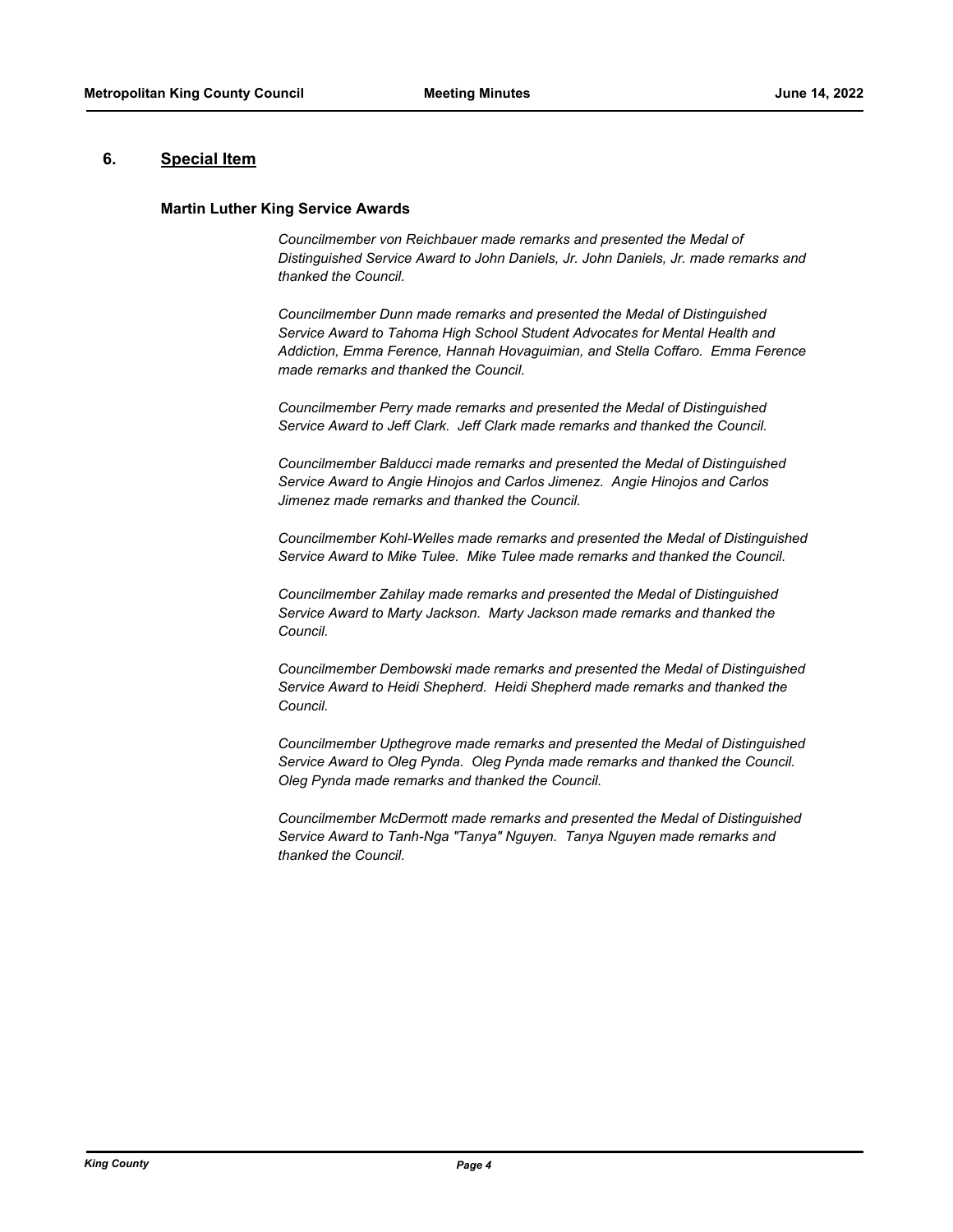# **Hearing and Second Reading of Ordinances from Standing Committees and Regional Committees, and of Ordinances related to Collective Bargaining**

### **There will be one public hearing on Items 7-11**

*The following people spoke: Carol Bryan Alex Tsimerman Vince Bryan Deloa Dalby Joe Kunzler Stacia Pistole Cliff Otis Diane Otis Tim Trohimovich Bryan Otis Julie Barnfather Michael Tanksley Jeff Otis Larry Screvanich Serena Glover Josh McDonald Janet Bryan Joe Rizzi Ken Konigsmark Mike Birdsall MacKenna Bean Alison Cram Vince Bryan, III Barbara Lau*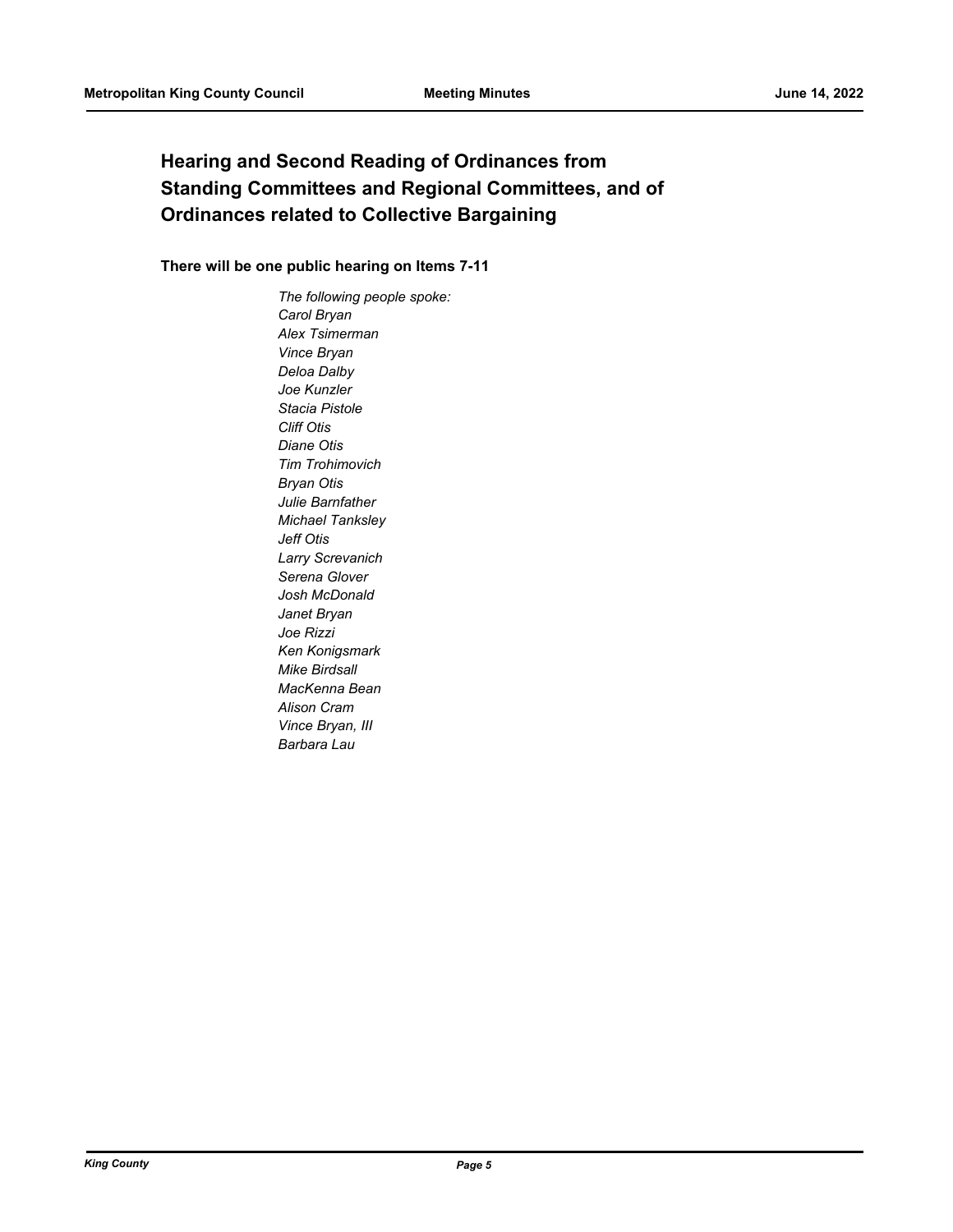### **Local Services and Land Use**

#### **[Proposed Substitute Ordinance No. 2022-0147.2](http://kingcounty.legistar.com/gateway.aspx?m=l&id=/matter.aspx?key=23007)**

AN ORDINANCE relating to winery, brewery and distillery uses; amending Ordinance 19030, Section 4, and K.C.C. 6.74.010, Ordinance 19030, Section 5, and K.C.C. 6.74.020, Ordinance 19030, Section 6, and K.C.C. 6.74.030, Ordinance 19030, Section 7, and K.C.C. 6.74.040, Ordinance 19030, Section 8, and K.C.C. 6.74.050, Ordinance 19030, Section 9, and K.C.C. 6.74.060, Ordinance 19030, Section 10, and K.C.C. 6.74.070, Ordinance 19030, Section 11, and K.C.C. 6.74.080, Ordinance 1888, Article III, Section 3, as amended, and K.C.C. 6.01.130, Ordinance 1888, Article III, Section 5, as amended, and K.C.C. 6.01.150, Ordinance 19030, Section 13, and K.C.C. 21A.06.996, Ordinance 19030, Section 14, and K.C.C. 21A.06.1427, Ordinance 19030, Section 15, and K.C.C. 21A.06.1427B, Ordinance 19030, Section 16, and K.C.C. 21A.06.1427C, Ordinance 10870, Section 334, as amended, and K.C.C. 21A.08.070, Ordinance 10870, Section 335, as amended, and K.C.C. 21A.08.080, Ordinance 10870, Section 407, as amended, and K.C.C. 21A.18.030, Ordinance 10870, Section 536, as amended, and K.C.C. 21A.30.080, Ordinance 15606, Section 20, as amended, and K.C.C. 21A.30.085, Ordinance 10870, Section 537, as amended, and K.C.C. 21A.30.090, Ordinance 10870, Section 547, as amended, and K.C.C. 21A.32.100, Ordinance 10870, Section 548, as amended, and K.C.C. 21A.32.110 and Ordinance 10870, Section 549, as amended, and K.C.C. 21A.32.120, adding a new chapter to K.C.C. Title 21A and repealing Ordinance 19030, Section 28, Ordinance 19030, Section 29, and K.C.C. 21A.55.110 and Ordinance 19030, Section 32; and establishing a contingent effective date.

#### *Sponsors:* Perry

*Erin Auzins, Council Staff, briefed the Council and answered questions.*

*Jim Chan, Division Director for Permitting, Department of Local Services, briefed the Council and answered questions.*

Josh Baldi, Division Director, Water and Land Resources Division, briefed the Council *and answered questions.*

**This matter was Deferred.**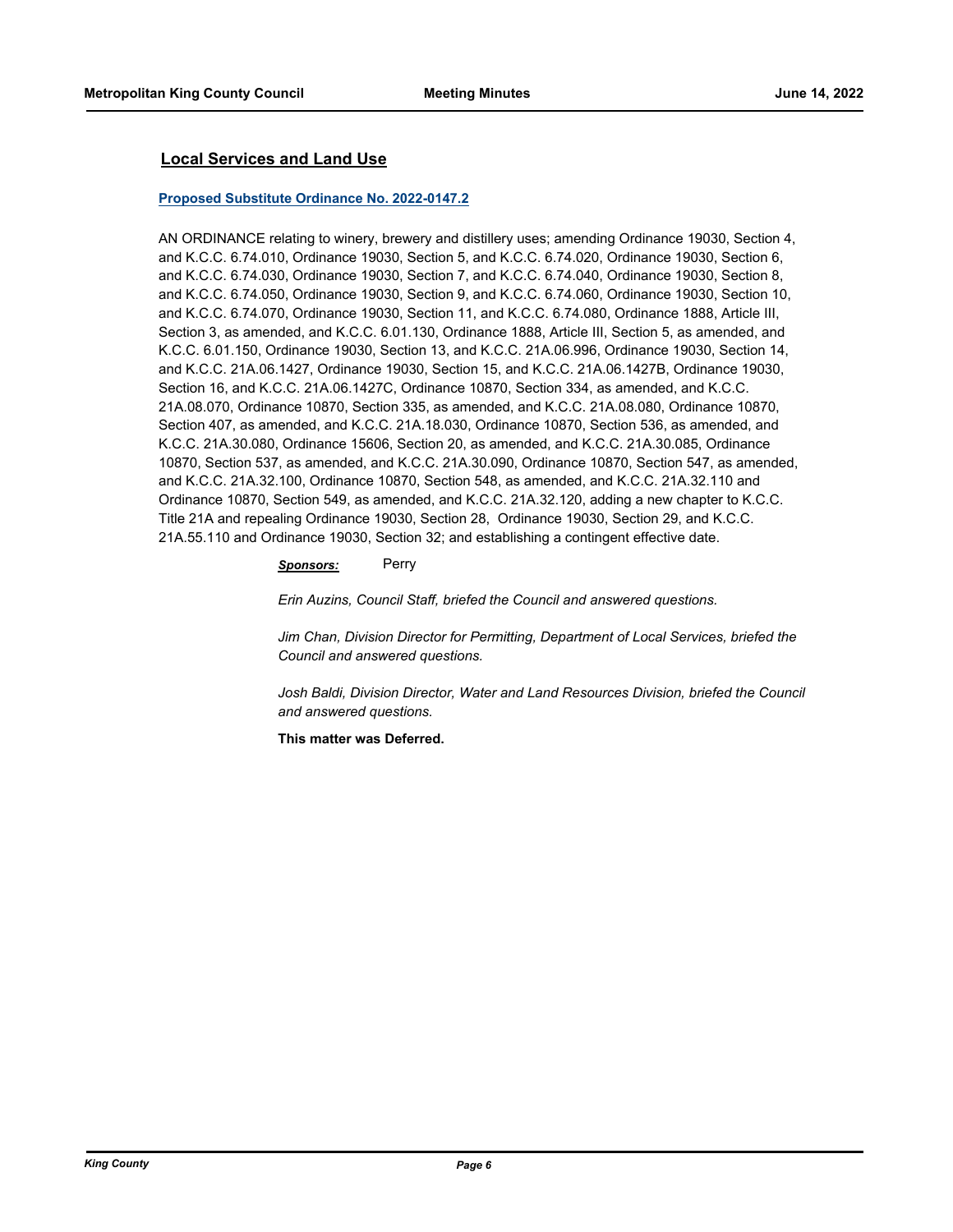# **Motions, from Standing Committees and Regional Committees and Motions related to Collective Bargaining, for Council Action**

### **Consent Items 8-10**

### **8. [Proposed Motion No. 2022-0130](http://kingcounty.legistar.com/gateway.aspx?m=l&id=/matter.aspx?key=22978)**

A MOTION confirming the executive's appointment of Gul Siddiqi, who resides in council district three, to the King County immigrant and refugee commission.

*Sponsors:* Perry

*The enacted number is 16145.*

### **A Public Hearing was held and closed. This matter passed on the Consent Agenda.**

### **9. [Proposed Motion No. 2022-0132](http://kingcounty.legistar.com/gateway.aspx?m=l&id=/matter.aspx?key=22980)**

A MOTION confirming the executive's appointment of Teclehaimanot Hiabu, who resides in council district five, to the King County immigrant and refugee commission.

*Sponsors:* Upthegrove

*The enacted number is 16146.*

**A Public Hearing was held and closed. This matter passed on the Consent Agenda.**

### **10. [Proposed Motion No. 2022-0133](http://kingcounty.legistar.com/gateway.aspx?m=l&id=/matter.aspx?key=22981)**

A MOTION confirming the executive's appointment of Carlos Michel, who resides in council district nine, to the King County immigrant and refugee commission.

*Sponsors:* Dunn

*The enacted number is 16147.*

**A Public Hearing was held and closed. This matter passed on the Consent Agenda.**

### **Passed On The Consent Agenda**

**A motion was made by Councilmember Zahilay that the Consent Agenda be passed. The motion carried by the following vote:**

Yes: 9 - Balducci, Dembowski, Dunn, Kohl-Welles, Perry, McDermott, Upthegrove, von Reichbauer, and Zahilay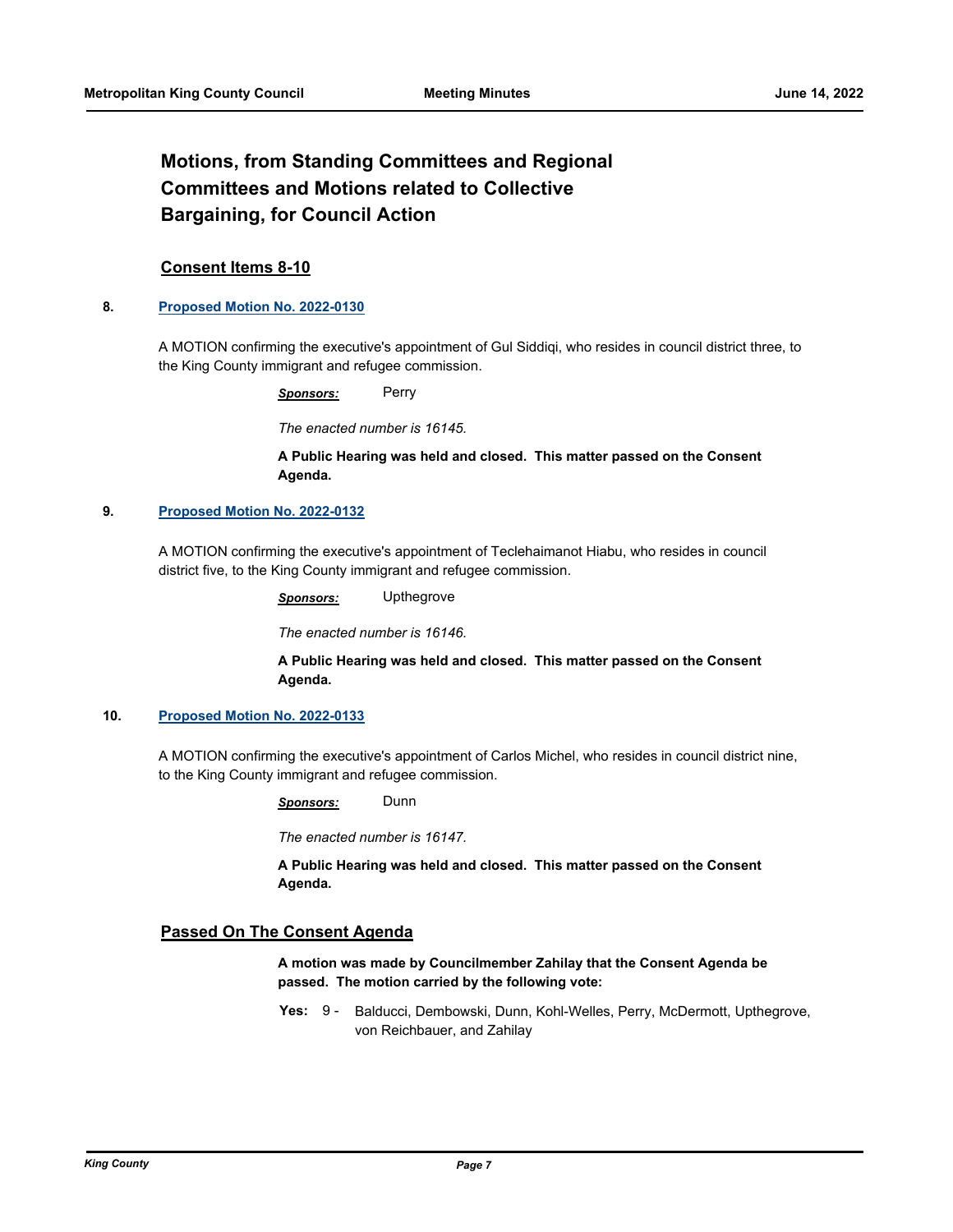## **Reappointment Consent Agenda - Item 11**

### **11. [Proposed Motion No. 2022-0184](http://kingcounty.legistar.com/gateway.aspx?m=l&id=/matter.aspx?key=23102)**

A MOTION confirming the executive's reappointment of Corey Williams, who works in council district eight, to the King County behavioral health advisory board.

*Sponsors:* McDermott

*The enacted number is 16148.*

**A Public Hearing was held and closed A motion was made by Councilmember Zahilay that this Motion be Passed on the Consent Agenda. The motion carried by the following vote:**

# **First Reading and Referral of Ordinances**

### **12. [Proposed Ordinance No. 2022-0195](http://kingcounty.legistar.com/gateway.aspx?m=l&id=/matter.aspx?key=23115)**

AN ORDINANCE relating to an easement for public school purposes, located at 1211 E Alder St, Seattle, within council district eight.

*Sponsors:* McDermott

**This matter had its first reading and was referred to the Budget and Fiscal Management Committee.**

### **13. [Proposed Ordinance No. 2022-0206](http://kingcounty.legistar.com/gateway.aspx?m=l&id=/matter.aspx?key=23145)**

AN ORDINANCE authorizing the execution of a new lease to support the operation of the prosecuting attorney's office.

*Sponsors:* McDermott

**This matter had its first reading and was referred to the Budget and Fiscal Management Committee.**

#### **14. [Proposed Ordinance No. 2022-0207](http://kingcounty.legistar.com/gateway.aspx?m=l&id=/matter.aspx?key=23146)**

AN ORDINANCE making a net supplemental appropriation of \$681,900 to the building repair and replacement fund; and amending the 2021-2022 Biennial Budget Ordinance, Ordinance 19210, Section 129, as amended, and Attachment A, as amended.

*Sponsors:* McDermott

**This matter had its first reading and was referred to the Budget and Fiscal Management Committee.**

Yes: 9 - Balducci, Dembowski, Dunn, Kohl-Welles, Perry, McDermott, Upthegrove, von Reichbauer, and Zahilay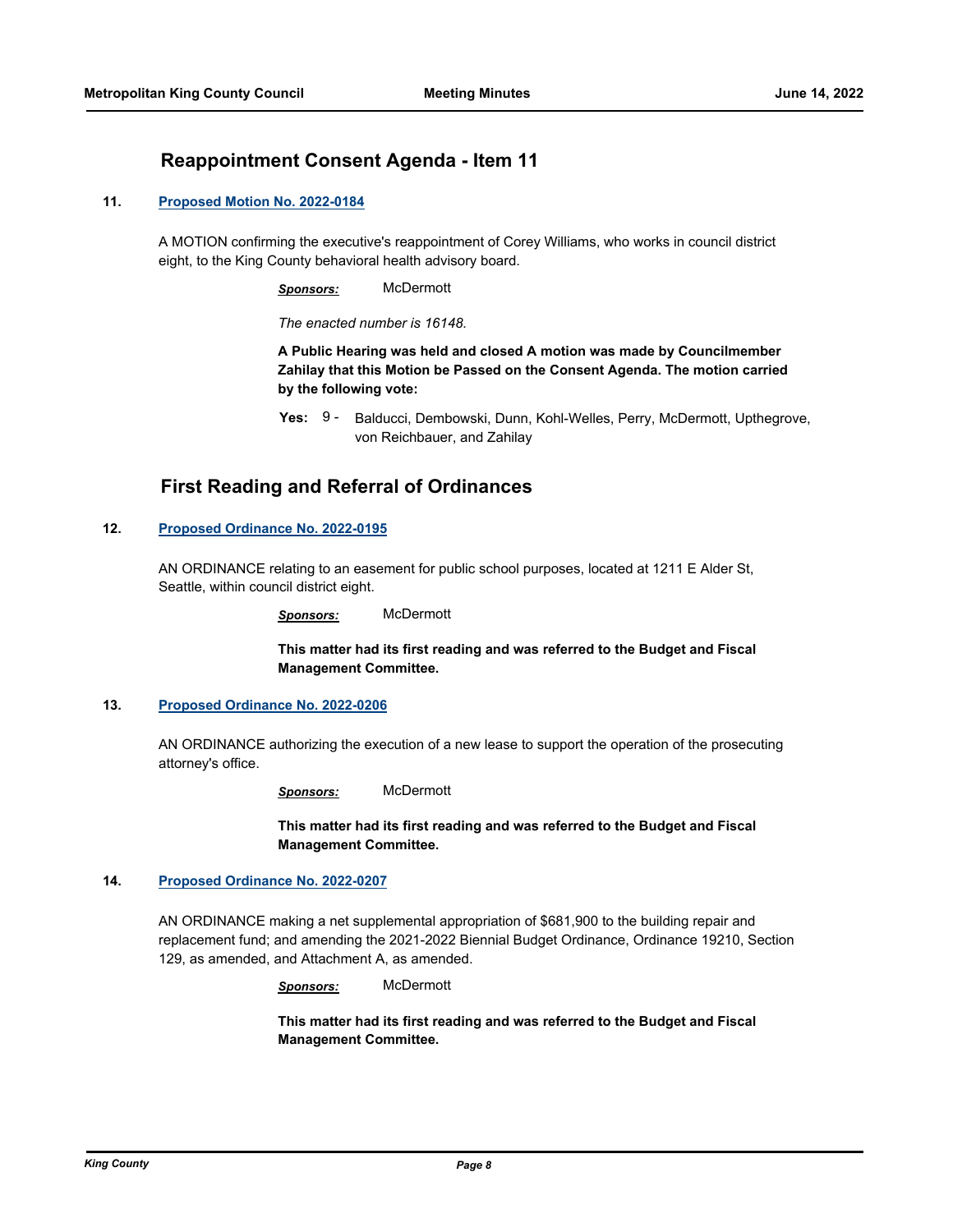### **15. [Proposed Ordinance No. 2022-0218](http://kingcounty.legistar.com/gateway.aspx?m=l&id=/matter.aspx?key=23166)**

AN ORDINANCE approving the grant funding allocation for the projects funded through the 2020-2025 parks, recreation, trails and open space levy grant program, Round 1, in accordance with Ordinance 18890, Motion 15378, Ordinance 19166 and the 2021-2022 Biennial Budget Ordinance, Ordinance 19210, Section 93.

*Sponsors:* Dembowski

### **This matter had its first reading and was referred to the Transportation, Economy and Environment Committee.**

#### **16. [Proposed Ordinance No. 2022-0219](http://kingcounty.legistar.com/gateway.aspx?m=l&id=/matter.aspx?key=23167)**

AN ORDINANCE approving the grant funding allocation for the projects funded through the 2020-2025 parks, recreation, trails and open space levy grant program, Round 1, in accordance with Ordinance 18890, Motion 15378, Ordinance 19166 and the 2021-2022 Biennial Budget Ordinance, Ordinance 19210, Section 93.

*Sponsors:* Upthegrove

### **This matter had its first reading and was referred to the Transportation, Economy and Environment Committee.**

### **17. [Proposed Ordinance No. 2022-0220](http://kingcounty.legistar.com/gateway.aspx?m=l&id=/matter.aspx?key=23168)**

AN ORDINANCE making a net supplemental appropriation of \$9,932,000 to various general fund agencies, a net supplemental appropriation of \$333,107,000 to various non-general fund agencies and a net supplemental appropriation of \$35,880,718 from various capital fund budgets; and amending the 2021-2022 Biennial Budget Ordinance, Ordinance 19210, Sections 6, 14, 17, 18, 20, 30, 32, 33, 36, 37, 42, 43, 43, 47, 48, 48, 49, 51, 52, 55, 55, 59, 60, 60, 63, 69, 70, 77, 78, 82, 84, 86, 87, 92, 95, 97, 98, 99, 100, 106, 106, 107, 108, 112, 112, 114, 115, 119, 119, 120, 121, 126, 127 and 129, as amended, and Attachment A, as amended, and Ordinance 19307, Sections 81 and 82 and adding new section to Ordinance 19210.

*Sponsors:* McDermott

**This matter had its first reading and was referred to the Budget and Fiscal Management Committee.**

### **18. [Proposed Ordinance No. 2022-0223](http://kingcounty.legistar.com/gateway.aspx?m=l&id=/matter.aspx?key=23176)**

AN ORDINANCE approving a settlement agreement between King County and the Suquamish Tribe and authorizing the executive to execute the settlement agreement and to implement the terms of the agreement.

*Sponsors:* Kohl-Welles

**This matter had its first reading and was referred to the Transportation, Economy and Environment Committee.**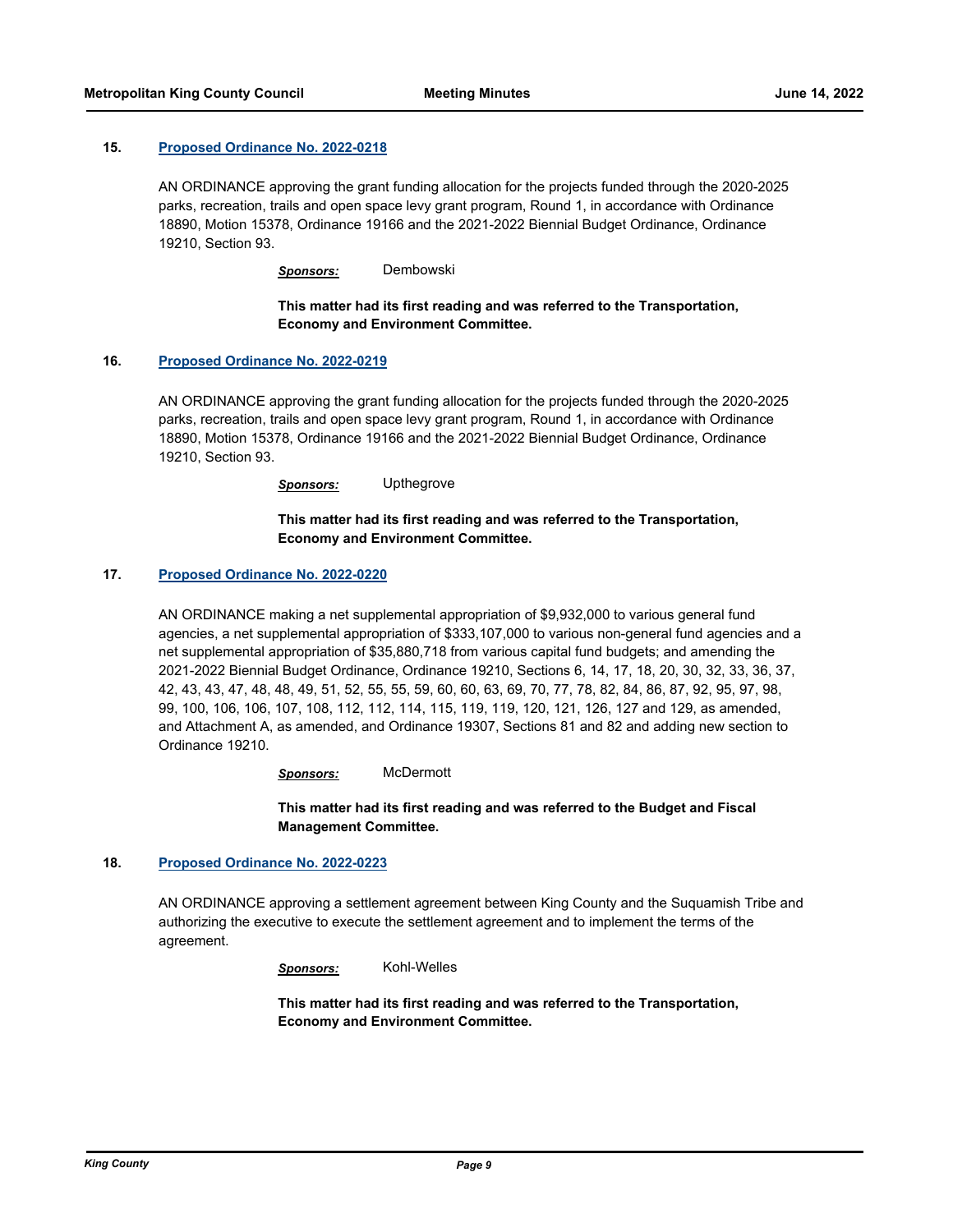#### **19. [Proposed Ordinance No. 2022-0224](http://kingcounty.legistar.com/gateway.aspx?m=l&id=/matter.aspx?key=23178)**

AN ORDINANCE authorizing the King County executive to sign an interagency agreement between King County, a political subdivision of the state of Washington, and the city of Kirkland, a municipal corporation in the state of Washington, regarding the design, construction, operation and maintenance of a new crossing over the Eastrail Corridor.

*Sponsors:* Balducci

### **This matter had its first reading and was referred to the Transportation, Economy and Environment Committee.**

#### **20. [Proposed Ordinance No. 2022-0228](http://kingcounty.legistar.com/gateway.aspx?m=l&id=/matter.aspx?key=23183)**

AN ORDINANCE relating to the annexation of approximately 2.33 acres of land into the Covington Water District, known as the Station by Vintage Annexation, for the purpose of water service.

*Sponsors:* Dunn

**This matter had its first reading and was referred to the Local Services and Land Use Committee.**

# **First Reading and Referral of Motions**

### **21. [Proposed Motion No. 2022-0196](http://kingcounty.legistar.com/gateway.aspx?m=l&id=/matter.aspx?key=23116)**

A MOTION acknowledging receipt of the second of three reports on progress addressing the civil and criminal case backlog that resulted from the COVID-19 pandemic and progress on addressing new eviction cases after the state moratorium is lifted, in response to the 2021-2022 Biennial Budget Ordinance, Ordinance 19210, Section 18, as amended by Ordinance 19318, Section 2, Proviso P4.

*Sponsors:* McDermott

**This matter had its first reading and was referred to the Budget and Fiscal Management Committee.**

#### **22. [Proposed Motion No. 2022-0222](http://kingcounty.legistar.com/gateway.aspx?m=l&id=/matter.aspx?key=23175)**

A MOTION accepting the sixth annual report on the best starts for kids initiative, in accordance with Attachment A to Ordinance 18373.

*Sponsors:* Zahilay

*This is a dual referral first to the Regional Policy Committee and then to the Law, Justice, Health and Human Services Committee*

*This is a nonmandatory referral to the Regional Policy Committee under K.C.C. 1.24.065.I as an issue that would benefit from interjurisdictional discussion.*

**This matter had its first reading and was referred to the Regional Policy Committee.**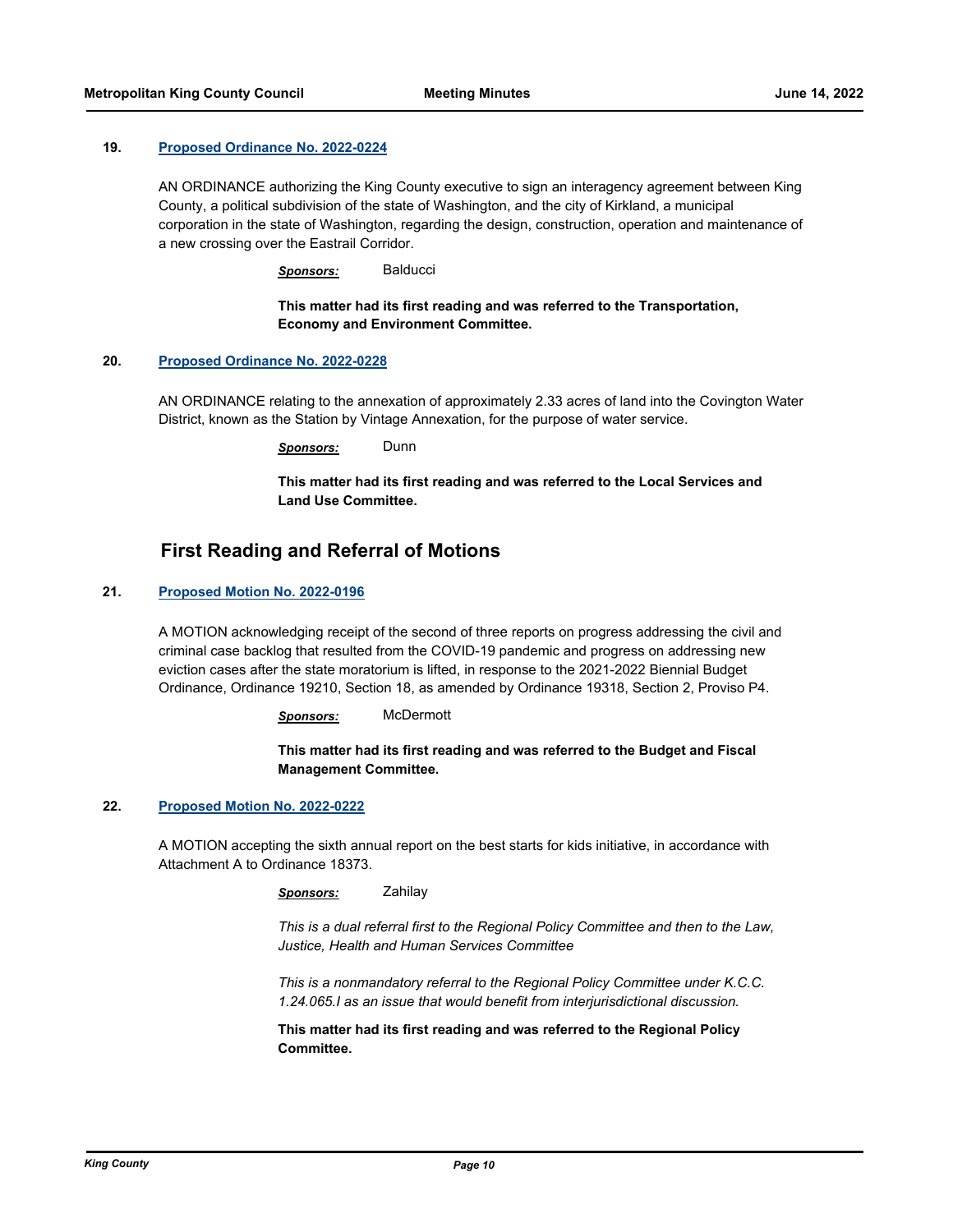### **23. [Proposed Motion No. 2022-0229](http://kingcounty.legistar.com/gateway.aspx?m=l&id=/matter.aspx?key=23184)**

A MOTION requesting the executive develop an implementation plan to establish a personal locator beacon lending program.

*Sponsors:* Dembowski

**This matter had its first reading and was referred to the Transportation, Economy and Environment Committee.**

### **24. [Proposed Motion No. 2022-0230](http://kingcounty.legistar.com/gateway.aspx?m=l&id=/matter.aspx?key=23185)**

A MOTION requesting the King County executive, in collaboration with the King County sheriff's office and contract cities, to develop safe and effective guidelines for police vehicular pursuits to be included in the King County 2023 state legislative agenda and to provide a report.

*Sponsors:* Dunn

**This matter had its first reading and was referred to the Law, Justice, Health and Human Services Committee.**

### **25. Reports on Special and Outside Committees**

*No reports were given.*